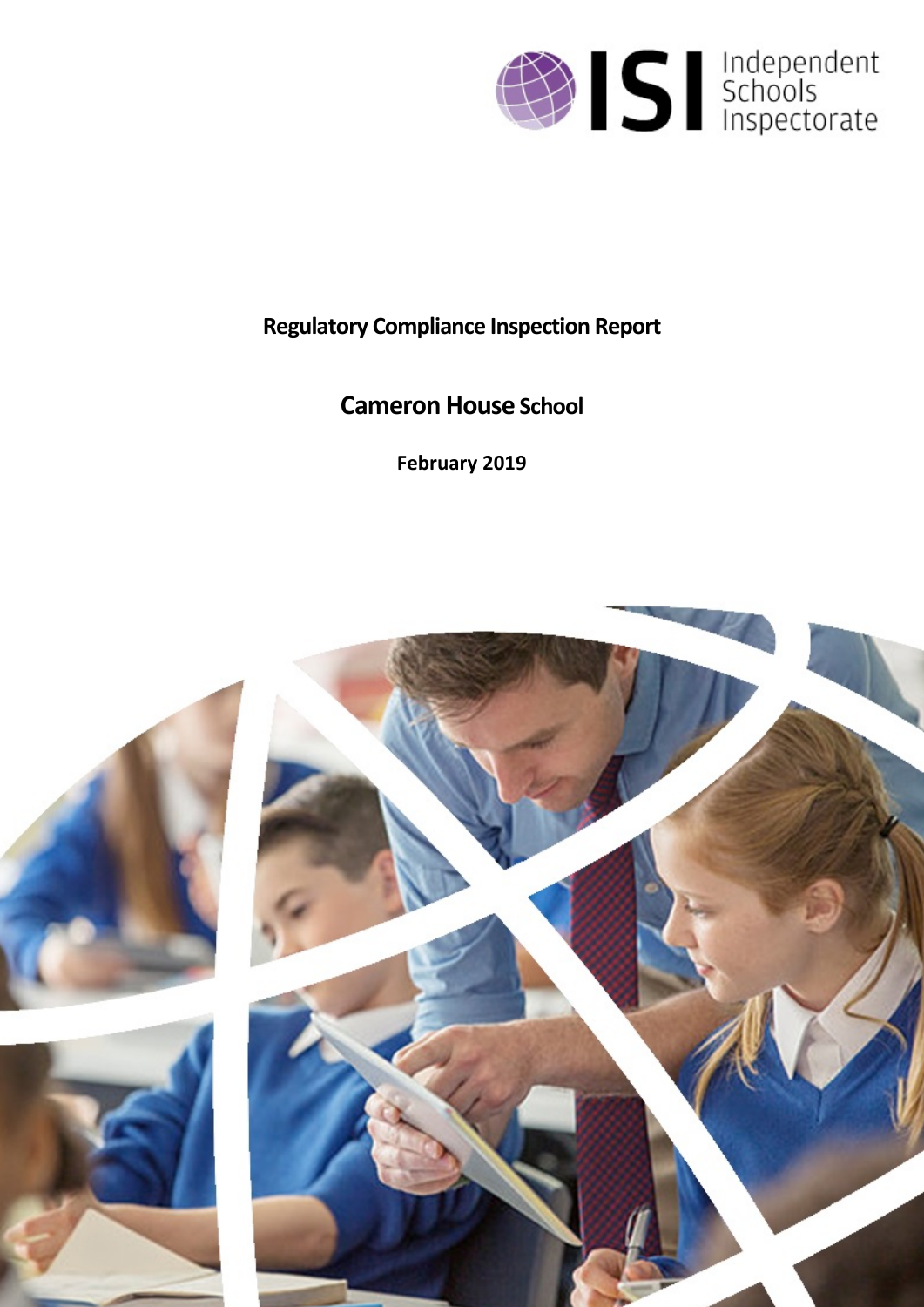# <span id="page-1-0"></span>**Contents**

| <b>Contents</b> |                                                                      |                         |
|-----------------|----------------------------------------------------------------------|-------------------------|
|                 | <b>School's Details</b>                                              | 3                       |
| 1.              | <b>Background Information</b>                                        | 4                       |
|                 | <b>About the school</b>                                              | 4                       |
|                 | What the school seeks to do                                          | 4                       |
|                 | About the pupils                                                     | 4                       |
| 2.              | <b>Regulatory Compliance Inspection</b>                              | 5                       |
|                 | <b>Preface</b>                                                       | 5                       |
|                 | <b>Key findings</b>                                                  | 6                       |
|                 | PART 1 - Quality of education provided                               | 6                       |
|                 | PART 2 - Spiritual, moral, social and cultural development of pupils | 6                       |
|                 | PART 3 – Welfare, health and safety of pupils                        | 6                       |
|                 | PART 4 – Suitability of staff, supply staff, and proprietors         | 6                       |
|                 | PART 5 - Premises of and accommodation at schools                    | 6                       |
|                 | <b>PART 6 - Provision of information</b>                             | $\overline{\mathbf{z}}$ |
|                 | PART 7 - Manner in which complaints are handled                      | $\overline{\mathbf{z}}$ |
|                 | PART 8 - Quality of leadership in and management of schools          | 7                       |
| 3.              | <b>Inspection Evidence</b>                                           | 8                       |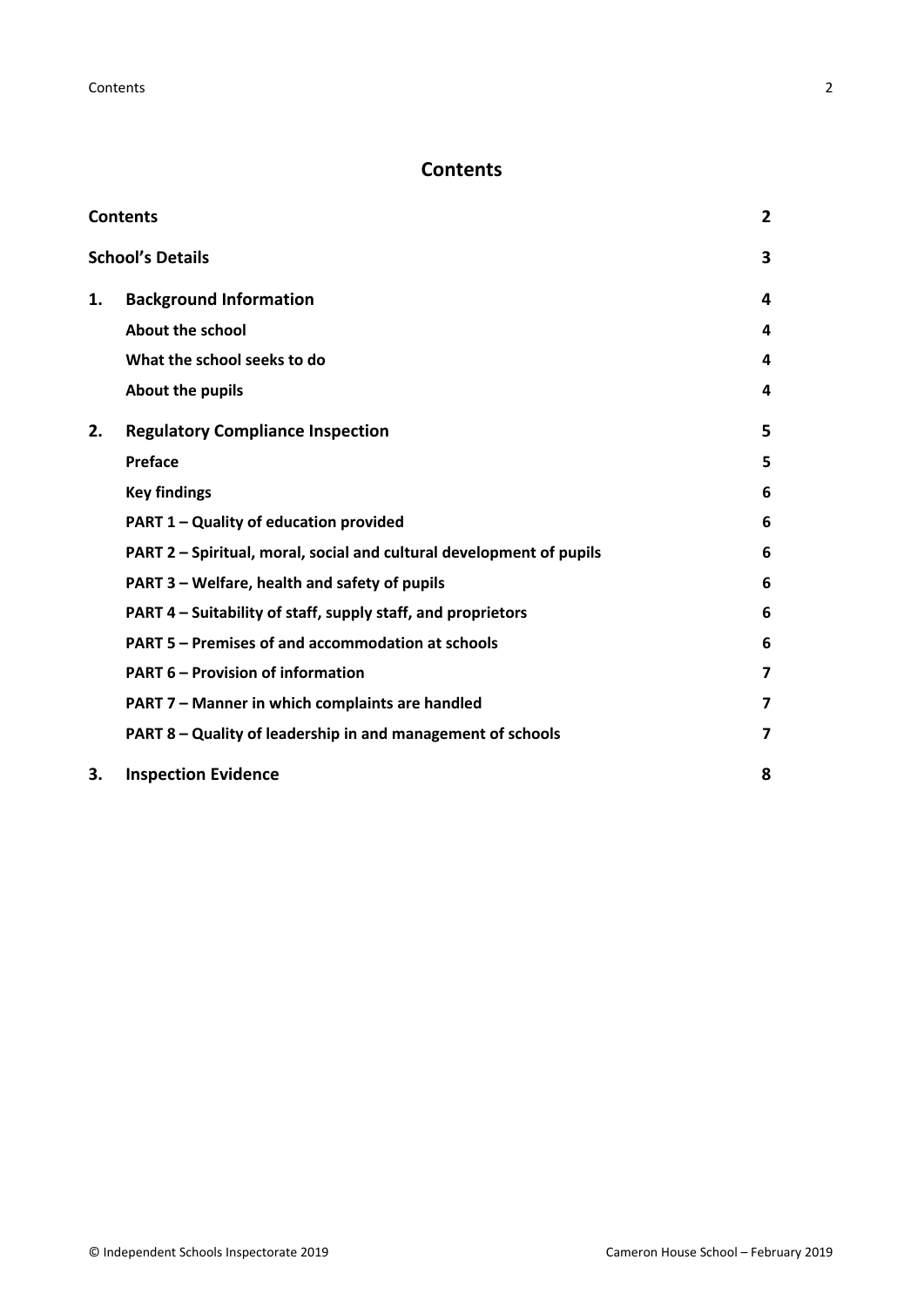| <b>School</b>            | <b>Cameron House</b>        |    |                |    |
|--------------------------|-----------------------------|----|----------------|----|
| <b>DfE</b> number        | 207/6350                    |    |                |    |
| <b>Address</b>           | Cameron House School        |    |                |    |
|                          | 4 The Vale                  |    |                |    |
|                          | Chelsea                     |    |                |    |
|                          | London                      |    |                |    |
|                          | SW3 6AH                     |    |                |    |
| Telephone number         | 020 73524040                |    |                |    |
| <b>Email address</b>     | info@cameronhouseschool.org |    |                |    |
| <b>Headmistress</b>      | Mrs Dina Mallett            |    |                |    |
| Proprietor               | Miss Josie Cameron Ashcroft |    |                |    |
| Age range                | 4 to 11                     |    |                |    |
| Number of pupils on roll | 79                          |    |                |    |
|                          | <b>Boys</b>                 | 32 | Girls          | 47 |
|                          | <b>EYFS</b>                 | 9  | <b>Juniors</b> | 70 |
| <b>Inspection dates</b>  | 13 to 14 February 2019      |    |                |    |

# <span id="page-2-0"></span>**School's Details**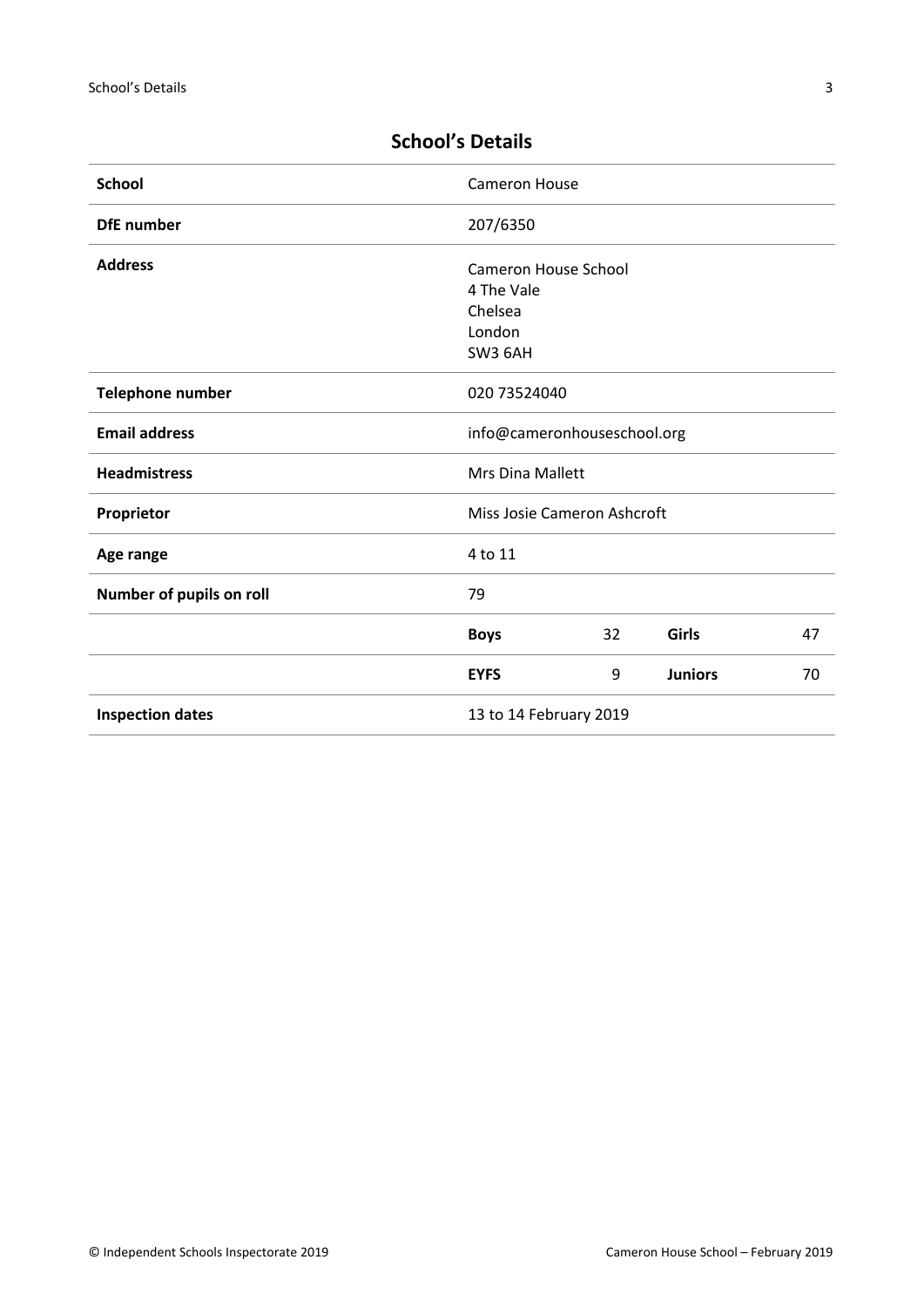# <span id="page-3-0"></span>**1. Background Information**

#### <span id="page-3-1"></span>**About the school**

1.1 Cameron House School was founded in 1980 by the current proprietor. The school is an independent proprietorial day school, for boys and girls, aged between four and eleven years. It comprises a lower school and an upper school. Included within the lower school is the Early Years Foundation Stage (EYFS). The proprietor oversees the operation of the school, supported by an advisory board of governors. The school operates as a limited company. Since the last inspection, there have been two headteachers. The current headteacher has been in post since April 2018, working closely with the board of governors, as well as the proprietor, in leading and managing the school.

#### <span id="page-3-2"></span>**What the school seeks to do**

1.2 The school aims to treat all pupils as individuals and maintain a high academic standard of education, through which each pupil will be encouraged to do their best, within a caring, creative and stimulating environment that maintains close links with parents. This is achieved through offering a broad, balanced curriculum that is based upon the National Curriculum. The school also seeks to provide numerous opportunities for pupils to develop self-respect and self-discipline, within a firm moral code and set of school values.

#### <span id="page-3-3"></span>**About the pupils**

1.3 Pupils come from a range of professional backgrounds, mostly from European families living within a two-mile radius of the school. The school's own assessment indicates that the ability of the pupils is above average. The school has identified 12 pupils as having special educational needs and/or disabilities (SEND), including dyslexia and dyscalculia, all of whom receive additional specialist help. No pupil in the school has an education, health and care plan (EHC), or a statement of SEND. English is an additional language (EAL) for 16 pupils, none of whom require additional support for their English. Data used by the school have identified nine pupils as being the most able in the school's population; the curriculum is modified for them.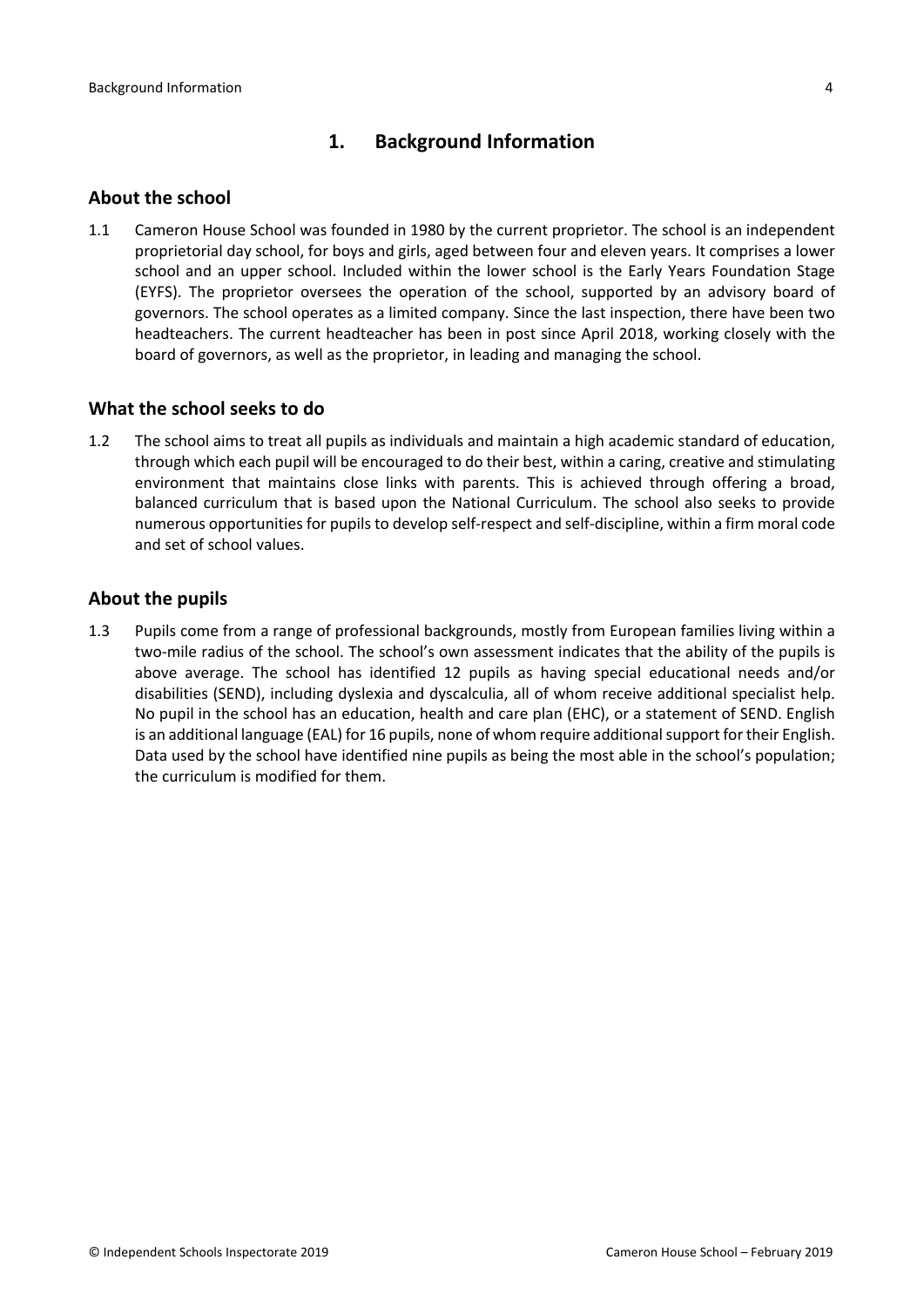# <span id="page-4-0"></span>**2. Regulatory Compliance Inspection**

#### <span id="page-4-1"></span>**Preface**

The registration authority for independent schools is the Department for Education (DfE), which directs inspection according to a specified frequency or at any time where the DfE has particular concerns about a school. The Independent Schools Inspectorate (ISI) is the body approved by the Secretary of State for the purpose of inspecting schools which are, or whose heads are, in membership of the associations which form the Independent Schools Council (ISC) and reporting on the extent to which they meet the Independent School Standards ('the standards') in the Schedule to the Education (Independent School Standards) Regulations 2014. Accordingly, inspection records whether the school meets each of these standards, which are arranged in eight Parts, each of which is divided into separate paragraphs. The inspection of schools that have early years settings not requiring registration similarly records whether the school complies with key provisions of the Early Years Foundation Stage statutory framework, and for registered settings the full range of the Early Years Foundation Stage provisions is considered. Additionally, the inspection reports on the school's accessibility plan under Schedule 10 of the Equality Act 2010 and the ban on corporal punishment under section 548 of the Education Act 1996. It comments on the progress made by the school in meeting the compliance action points set out in the school's most recent statutory inspection.

All association independent schools will have an inspection within three yearsfrom April 2016, in accordance with the Framework and DfE requirements. The inspection may be of COMPLIANCE ONLY or a combined inspection of EDUCATIONAL QUALITY AND COMPLIANCE depending on a number of factors, including findings from their most recent inspection. Schools judged not to meet the standards may also be subject to a progress monitoring visit before their next routine inspection. The progress monitoring visit will judge whether the school has taken the necessary action to meet any un-met standards identified at their previous inspection.

The inspection was also carried out under the arrangements of the ISC Associations for the maintenance and improvement of the quality of their membership.

**This is a COMPLIANCE ONLY inspection and as such reports only on the school's compliance with the standards.** The standards represent minimum requirements and judgements are given either as **met** or as **not met**. All schools are required to meet all the standards applicable to them. Where the minimum requirements are not met, this is clearly indicated in the relevant section of the report and the school is required to take the actions specified.

Inspections do not include matters that are outside of the regulatory framework described above, such as: an exhaustive health and safety audit; compliance with data protection requirements; an in-depth examination of the structural condition of the school, its services or other physical features; contractual arrangements with parents; an investigation of the financial viability of the school or its accounting procedures.

Inspectors may be aware of individual safeguarding concerns, allegations and complaints as part of the inspection process. Such matters will not usually be referred to specifically in published reports in this document but will have been considered by the team in reaching its judgements.

Links to the full regulations and requirements can be found here: The Education [\(Independent](http://www.legislation.gov.uk/uksi/2014/3283/contents/made) School Standards) [Regulations](http://www.legislation.gov.uk/uksi/2014/3283/contents/made) 2014, Early Years Foundation Stage Statutory [Framework.](https://www.gov.uk/government/publications/early-years-foundation-stage-framework--2)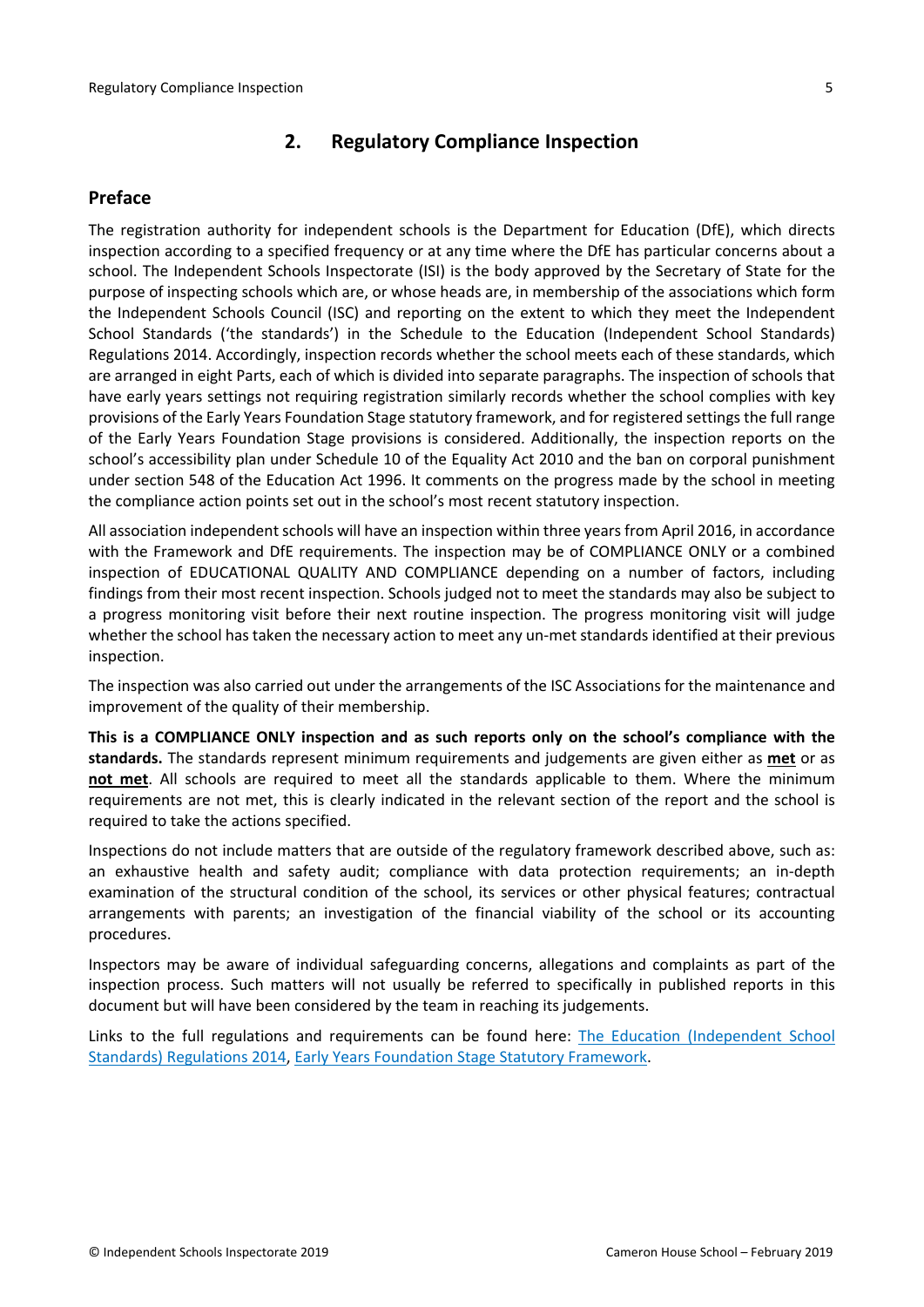### <span id="page-5-0"></span>**Key findings**

2.1 The school meets the standards in the schedule to the Education (Independent School Standards) Regulations 2014, and relevant requirements of the statutory framework for the Early Years Foundation Stage, and associated requirements, and no further action is required as a result of this inspection.

# <span id="page-5-1"></span>**PART 1 – Quality of education provided**

- 2.2 The school uses its own framework to determine attainment, instead of the national framework.
- 2.3 The curriculum is documented, supported by appropriate plans and schemes of work for the pupils and covers the required breadth of material. The teaching enables pupils to make good progress, encompasses effective behaviour management and is supported by suitable resources. A suitable framework for the assessment of pupils' performance is in place.
- **2.4 The standards relating to the quality of education [paragraphs 1–4] are met.**

#### <span id="page-5-2"></span>**PART 2 – Spiritual, moral, social and cultural development of pupils**

- 2.5 Principles and values are actively promoted which facilitate the personal development of pupils as responsible, tolerant, law-abiding citizens.
- **2.6 The standard relating to spiritual, moral, social and cultural development [paragraph 5] is met.**

### <span id="page-5-3"></span>**PART 3 – Welfare, health and safety of pupils**

- 2.7 Arrangements are made to safeguard and promote the welfare of pupils by means that pay due regard to current statutory guidance; good behaviour is promoted; bullying is prevented so far as reasonably practicable; health and safety requirements are met, including those relating to fire safety; provision is made for first aid. Pupils are properly supervised; admission and attendance registers are maintained, as required, and there is a strategic approach to risk assessment. A disability access plan is in place.
- **2.8 The standardsrelating to welfare, health and safety [paragraphs 6–16], the requirement of Schedule 10 of the Equality Act 2010, and the ban on corporal punishment undersection 548 of the Education Act 1996 are met.**

#### <span id="page-5-4"></span>**PART 4 – Suitability of staff, supply staff, and proprietors**

- 2.9 The school makes appropriate checks to ensure the suitability of staff, supply staff, and proprietors and a register is kept as required.
- **2.10 The standards relating to the suitability of those in contact with pupils at the school [paragraphs 17–21] are met.**

#### <span id="page-5-5"></span>**PART 5 – Premises of and accommodation at schools**

- 2.11 Suitable toilet and changing facilities, where required by the standard, and appropriate accommodation for pupils' medical needs are provided. The premises are maintained to a standard commensurate with health and safety; acoustics and lighting are appropriate; water provision is adequate. Suitable outdoor space is provided for physical education and outdoor play.
- **2.12 The standards relating to the premises and accommodation [paragraphs 22–31] are met.**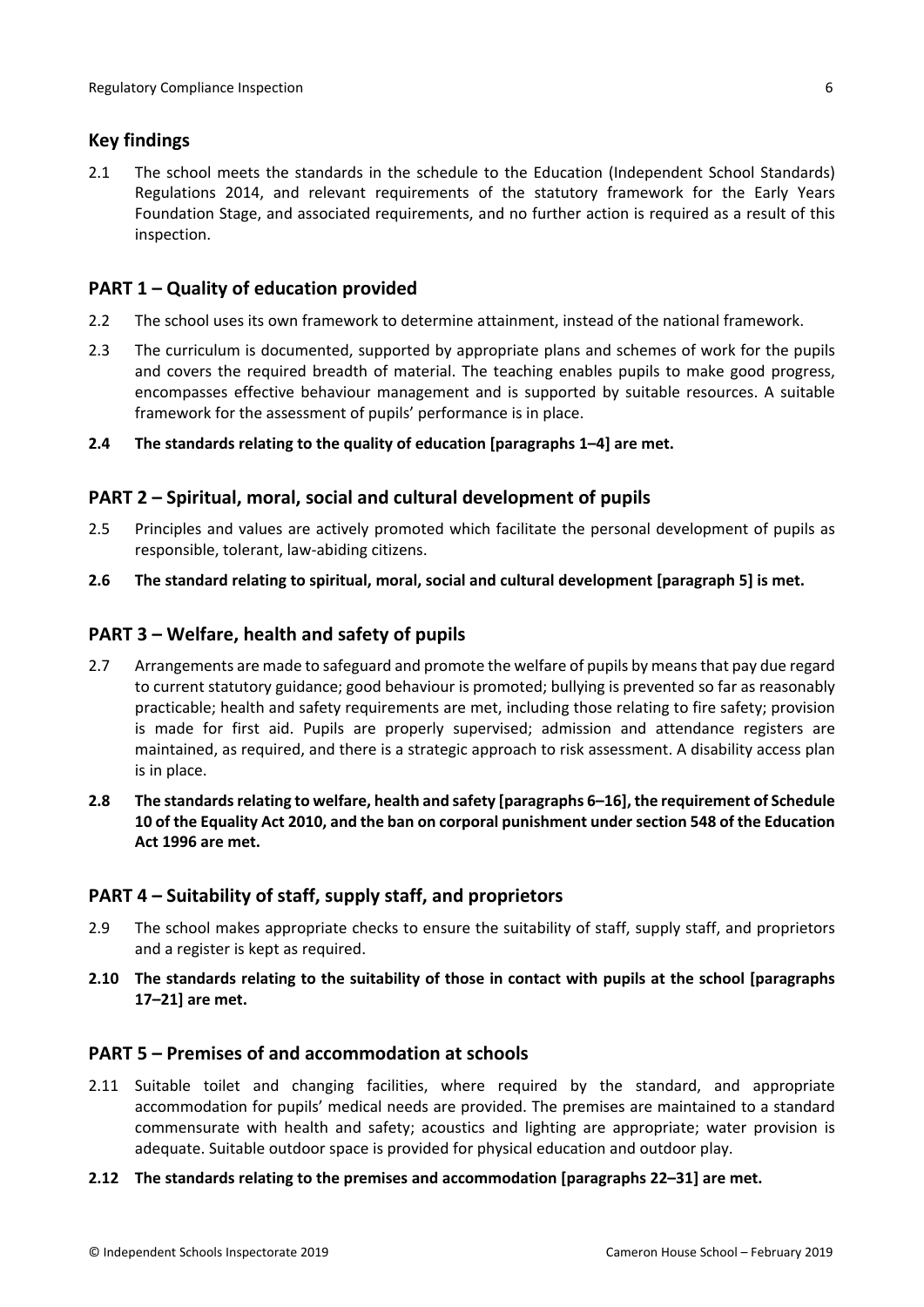### <span id="page-6-0"></span>**PART 6 – Provision of information**

2.13 A range of information is variously published, provided or made available to parents, inspectors and the Department for Education. These include details about the proprietor, the ethos of the school and the curriculum, and of the school's arrangements for admission, behaviour and exclusions, bullying, health and safety, first aid, details of the complaints procedure, and the number of complaints registered under the formal procedure during the preceding school year, and the provision for any with EHCs or EAL. They also include particulars of the school's academic performance during the preceding school year, inspection reports and (for parents only) a report at least annually of their own child's progress. The safeguarding policy is posted on the school's website.

#### **2.14 The standard relating to the provision of information [paragraph 32] is met.**

#### <span id="page-6-1"></span>**PART 7 – Manner in which complaints are handled**

2.15 Parental complaints, if any, are handled effectively through a three-stage process, (informal, formal and a hearing before a panel of three, one of whom is independent of the school). Each stage has clear time scales, and at the third stage the panel can make findings and recommendations which are communicated to the complainant. Records are kept appropriately, including of any action taken, whether or not a complaint is successful.

#### **2.16 The standard relating to the handling of complaints [paragraph 33] is met.**

### <span id="page-6-2"></span>**PART 8 – Quality of leadership in and management of schools**

- 2.17 The proprietor ensures that the leadership and management demonstrate good skills and knowledge, and fulfil their responsibilities effectively, so that the other standards are consistently met and they actively promote the well-being of the pupils.
- **2.18 The standard relating to leadership and management of the school [paragraph 34] is met.**